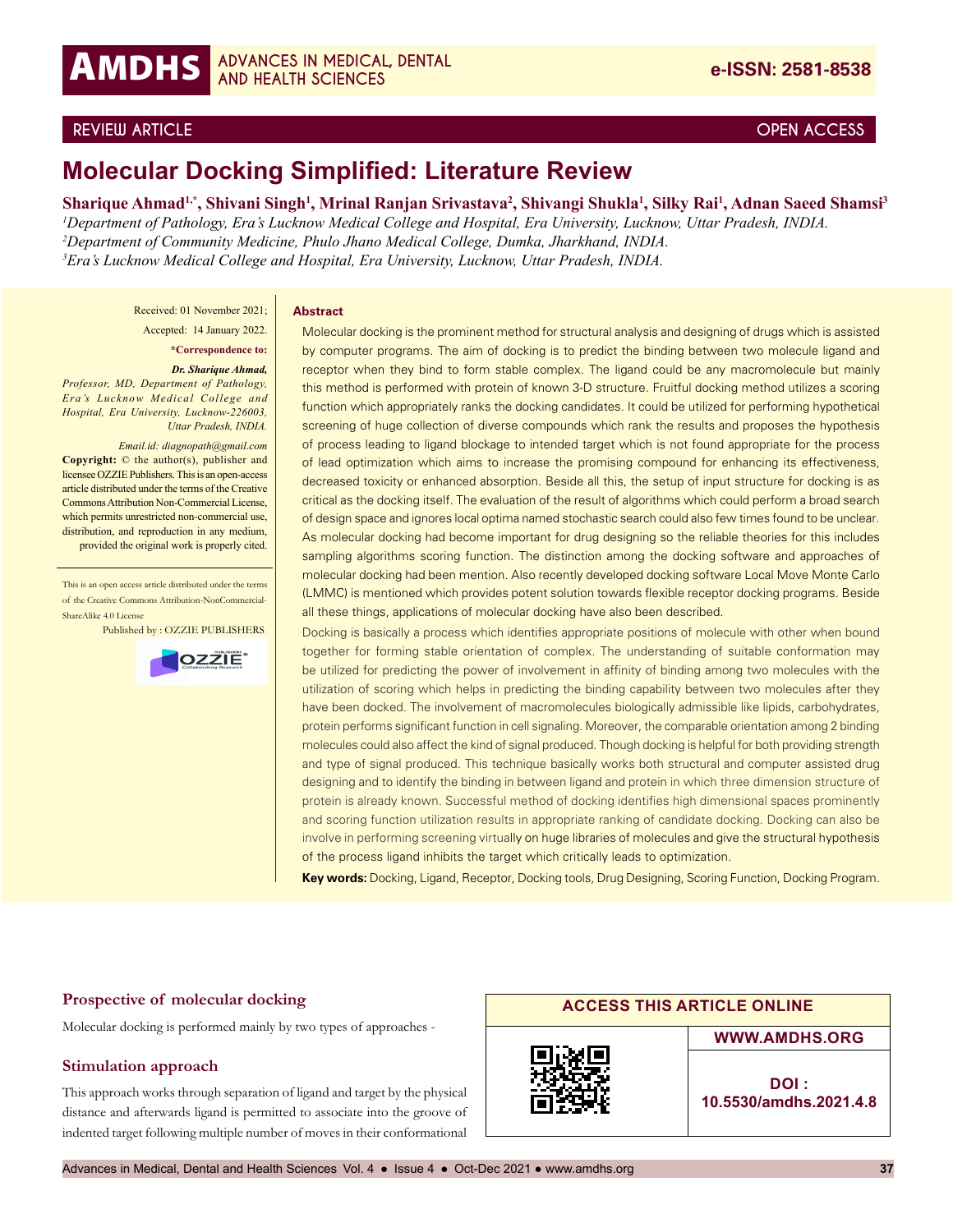space. The movement involves structural variation of ligand which could be either internally or externally and between ligand and receptor ligand in entire move limits the release of energy. The approach is found to be more appropriate for accepting flexibility of ligand. Further, it leads greater access towards molecular identification between ligand and target. Though longer extent of time is required for estimating excellent docked conformer because of huge amount of removal of energy from particular conformational change. Currently, quick optimization technique and grid based methods had been dominantly transforming this disadvantage to make stimulation method more user friendly.[1-3]

# **Shape complementarity**

This approach involves ligand and target as structural surface characteristic which gives molecular interaction. The surface of target had been associated from solvent attainable surface area and ligand molecular surface should show matching illustration with target surface area. This complementation between two surfaces, shape matching helps in identifying the ligand indentation for ligand on its desired surface. As for example, protein as a target molecule hydrophobicity found to be analyzed through turns present in main chain atoms. This method is preferred as more fast and involves various ligands scanning in very less time for searching the expected binding properties of ligand on their intended target of molecular surface.<sup>[4,5]</sup>

# **Types of docking**

Molecular docking utilizes the search algorithms like genetic algorithm, fragment based algorithm, fragment based algorithms and molecular dynamics. Beside all these, there are some tools such as DOCK, GOLD, Flex and ICM which are mainly utilized for high throughput docking simulations. There are also multiple types of molecular docking procedure associated with either ligand/target which could be flexible or rigid based on docking stimulations objectives.<sup>[6,7]</sup> Molecular flexibility of protein –ligand and mutual adaptation of ligand with its receptor is important for knowing the ligand binding and protein function. One of the challenges in molecular docking is to account the adaptation in docking calculations.

# **METHODS OF DOCKING Rigid ligand and rigid receptor**

This method involves rigid objects of ligand and receptor with search space restricted with 3 translational and rotational degree of freedom. This docking method involves flexible ligand which is found to be named according to pre-computed series of ligand conformations and also could allow degree of overlapping among both ligand and protein. Initially known version of docking are DOCK and FLOG. Beside this, also few known program are FTDOK adopted the method through which ligand and receptor remains rigid at the time of docking process.[8-10] As DOCK is primarily known automated process of docking in which ligand docking into receptor site is found to be developing continually. This distinguishes the ligand and receptor as series of spheres which can overspread through clique process. [11,12] The ligand and receptor complex utilizes chemical and geometrical algorithms which could be scored through consideration of structural fit, pharmacophore similarity. The consideration of ligand flexibility involves increased construction process and comprehensive search are included in its improvised version. This comprehensive search arbitrary forms user-defined counts of conformers as numerous numbers of rotational bonds in ligand. The latest version of DOCK had included Assisted Model Building with Energy Refinement (AMBER) it is kind of software which helps in stimulating the forces score with implicit solvent.<sup>[13,14]</sup> Flexible

Ligands Oriented on Grid (FLOG) is a search database which identifies the molecules complementary to large molecules receptor of know 3D structure. It forms ligand conformation on mathematical basis performed for molecular conformation called as distance geometry and utilizes a clique searching algorithm calculating the sets of distances. FLOG permits the users to elaborate the prominent points which could be involved in ligand and atom association. It could also be helpful if essential interaction have been known before the docking is to be performed.

# **FLEXIBLE LIGAND AND RIGID RECEPTOR**

This system performed molecules with nature allowing induced fit parameter. [15,16] It is important to appraise the flexibilities of ligand-atom both as in cases both ligand and receptor modifies its conformation for forming a perfect fit complex with least energy but when receptor is flexible then cost become too high for it. Though, the perspective of this system is commonly been used as trade –off among reliability and computer assisted time used by ligand which is flexible and other side receptor being rigid at the time of docking. Nearly all the programs of docking had adopted this method like AutoDock, Flex.<sup>[17,18]</sup> AutoDock 3.0 inserts annealing, genetic algorithm process for making ligand flexible and receptor rigid. The scoring attribute is mainly based on AMBER which includes desolvation, interactions Vander waal, electrostatic, randomness or entropy conformational.

AutoDock 4.0 has the ability of modeling the flexibility of receptor by allowing side chains for mobility. Flexx utilizes an increased construction algorithm for sampling conformation of ligand. The fragment of base is firstly docked in active site through H-bond pairs complementing and aromatic interaction among ligand and protein. The remaining attributes are formed in sequence of rotational torsion angles which narrate for ligand flexibility.[19,20] The latest version consist electrostatic, lipophillic, aromatic interactions, H-bonds, rotational entropy. The interaction among functional groups has also been considered through allotment of geometry and type of groups.

#### **Flexible ligand and flexible receptor**

The internal movement of protein had been known to be nearly associated with ligand binding nature.<sup>[21,22]</sup> Insertion of flexibility to the receptor is a difficult task remarkably seen in docking area. The preferable utilization of molecular dynamics simulation can also represent entire degrees of freedom for the ligand and receptor complex, molecular dynamics had complication of inappropriate sampling. Also other hurdles are computational cost lead in prevention of this method to be utilized in huge analysis or screening of database. Additionally, multiple theories were presented for induced fit models, conformer induction selection is to be known for illustrating the ligand-protein association. Conformer selection means the method when a ligand discriminately binds to the appropriate conformation among number of protein conformations and induction associated with conformation shows a mechanism in which the ligand leads protein to the conformation which would not frequently unbound the state. Few of the incidence leads conformational transformation could be compared with partial refolding of protein. Multiple process are recently been formed for implementing the flexibility of receptor and easily available and known is soft docking which function by diminishing the vanderwall repulsive energy in scoring function and allows overlapping in between 2 atoms receptor and ligand.<sup>[23,24]</sup> This method not includes appropriate flexibility, though it had precedence of computational capability as coordinates of receptor are accurate through modification in van der wall variable. Another approach utilizes rotamer libraries for modeling receptor flexibility its significance includes relative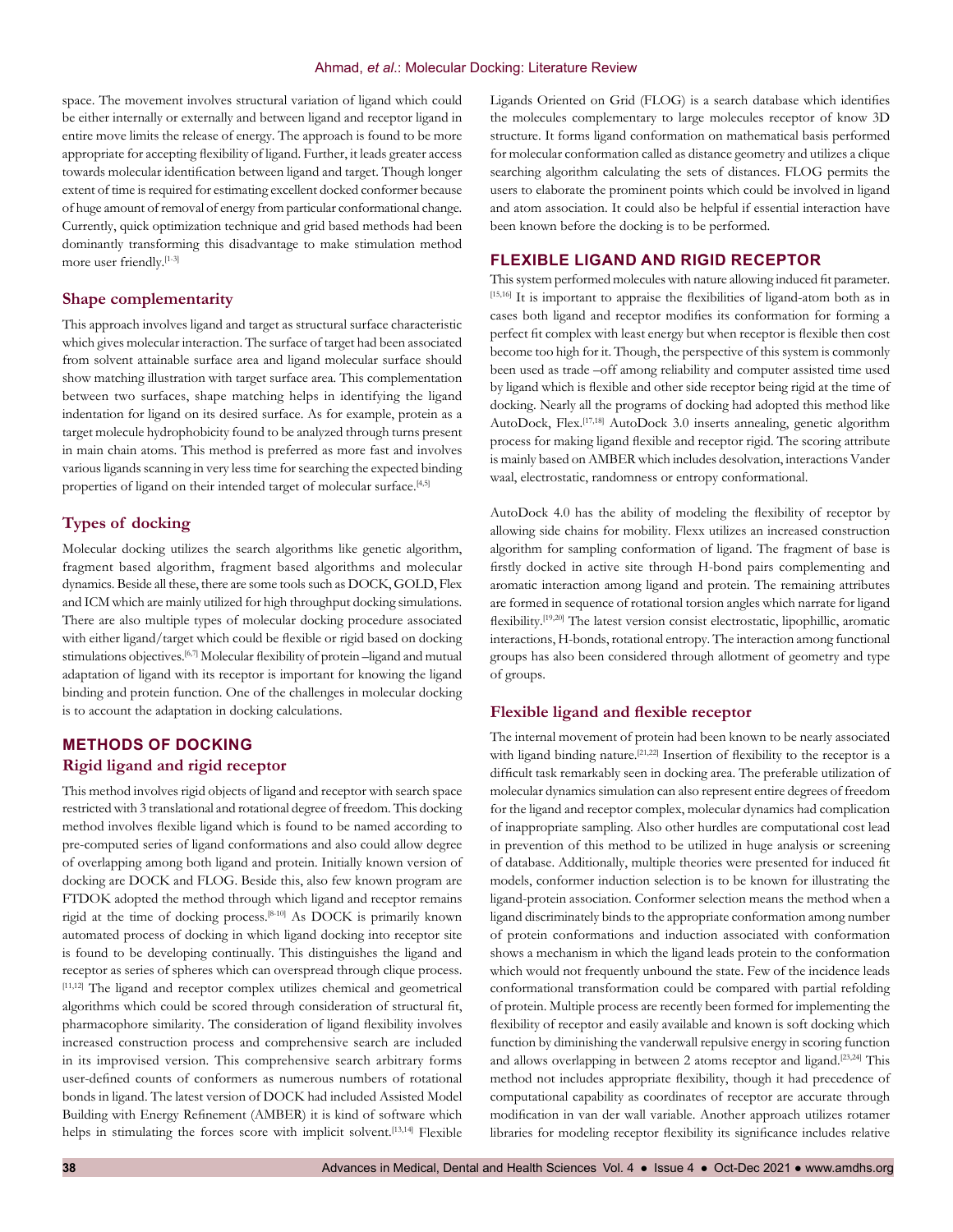speed of sampling and reducing hurdles. Internal Coordinates Mechanics (ICM) basically is a method of programming utilized for rotamer libraries with influential possibility which is combined with Monte Carlo search ligand conformation.[25,26] AutoDock 4 adapts a frequent process for dealing the flexibility of side chain flexibility.<sup>[27,28]</sup> Various receptors present in side chains could be opted from the users and sampled spontaneously from a ligand utilizing sample methods. Beside it other receptor part are handled rigidly from grid energy map at the time of sampling. It was established by Good ford and utilized for storing instructions, energy for receptor and simplifying binding energy computation among receptor- ligand. Even there is other option for dealing with flexibility of protein from using ensembles which are model of conformation which altogether work to elaborate the structure and flexibility of protein it corresponds with conformer selection theory. [29,30] In this approach ligand is independently docked in a sequence of rigid protein conformations instead of individual one and the obtained results are combined with appropriate method of option.[31,32] This method was mainly executed in DOCK, it forms an average potential energy grid of ensemble and stretched in various program in distinct method like FlexE.[33,34] It assembles various crystal structures particular proteins combining the identical parts while constructing the non-identical area as distinct approach. At the time of increased formation of ligand distinct conformation of proteins are sampled in combinational pattern. The increased scoring protein structure is opted on the basis of ligand and each substitute comparison. Hybrid method is also a plan to model the flexibility of receptor like glide a popularly known docking program.[35,36] Glides constructs a sequence of ranking filters for identifying the position and orientations of ligand inside the binding sites of receptor. Flexibility of ligand is tackled by the comprehensive identification of ligand torsion angle space. Primarily conformation of ligand are opted on the basis of torsion energies and docked to the binding site of receptor with soft potentials. Afterwards, rotamer investigations are utilized for receptor flexibility models, Fast Rigid Exhaustive Docking (FREDA) use a hybrid process which collaborate soft potential and multiple receptor conformations considering receptor flexibility. The maximizing approach based on meanfiled theory had been implemented for induced fit model between ligandproteins. The process described here includes side chain flexibility or entire flexibility of receptor. This had been seen that loop formation in active site plays crucial function in ligand binding. Beside it few incidences had revealed that loop could undergo drastic conformational modifications where as in other parts of receptor there is bit of modifications on association between ligand and receptor. The entire scenario leads to process of flexibility in side chain which fails to illustrate the exact conformation of protein and full flexibility which seems to be computationally not useful.

# **Local Move Monte Carlo (LMMC)**

It is basically a new method which aims towards sampling of ligand conformation inside the loop consisting active site. This sample for flexible receptor docking local movement initiated from the modification of one torsion angle followed by 6 subsequent torsion which permits remaining chain to be in their original place although preserving entire bonds length and angles. The LMMC associated work was primarily performed by Go and Scheraga they develop solution for system of equations describing the values of six torsion angles which preserves the backbone and bond lengths.[37,38] The other investigator Hoffmann *et al*. firstly implemented this method in polyalanine folding which includes an appropriate Jacobian for stabilizing the balance. Also, they showed this method samples the conformational space highly efficacious than individual move.<sup>[39,40]</sup> This process had also been performed on amino acid proline consisting peptides, proteins and nucleic acids.[41,42] The development of LMMC loop sampling

address to predict the loop it performs with changing the backbone torsion angle further through 6 subsequent torsions allowing the remaining loop to be in their original position and preserves all the bond length and angles. The process which forms loop conformation on the basis of simple movement of torsion angles of side chains and local moves of backbone loops. Predictions for reducing computational cost for evaluation of energy grid based force filed developed for representing protein atmosphere and salvation effect. Stimulated annealing has been utilized for enhancing the capability this loop sampling method and finding less energy loop conformation. The quality of prediction was analyzed on the sequence of protein loops with already known crystal structure which had been earlier utilized by other for testing distinct loop prediction process.[43,44] This method could be useful for flexible receptor docking method which samples not only side chains but also backbone loops in protein and flexible ligand binding sites.

#### **Molecular docking tools**

The docking is basically a method in which ligand is positioned at active site of protein in 3-D spaces. Molecular docking requires two important aspects which are binding affinity among ligand and protein and correct posture of ligand in active site of target protein. Prediction of binding affinity is associated with distinct ligands obtained through assembly. Few of the ligand fit better than the other one. Prediction of pose is linked with same ligand molecules but distinct accommodation. The consideration is to predict the applicable top-score ligand among the set and their exact conformation in appropriate time limit without any mistake. The association between ligand and receptor is being estimated by their adequate complementarily in context of shape and physiological chemistry association with target protein. Molecular docking contains works on two basic steps searching and scoring. Searching depends on specific algorithm of search and explores potent binding poses. The scoring function is found to be crucial for reducing algorithm which depends on these functions.[45-48] There are various docking methods formed during last two decades among which DOCK 1.0 was firstly known automated molecular docking software program designed by Irwin Kuntz in 1982 for receptor-ligand docking.<sup>[49,50]</sup> Currently there are various docking tools available commonly used are AutoDock, DOCk, FLexX, GOLD, Ligandfit and also newly formed one are Glide, FRED, Surflex.<sup>[51-56]</sup> As the repercussion of enhanced number of available 3-D protein structures, molecular docking had being found as advantageous method in field of medicinal chemistry.[57,58] The formation and designing of drugs are dependent on the 3-D structure of protein and could be utilized through deriving the new ligand-protein with upgraded properties of binding. [59,60] The formation of drugs associated novel technique is conventional *in vitro* high throughput screening which is dominantly seen but it is costly. Although when structure of target is already been then virtual screening from protein- ligand docking could be the effective alternative.<sup>[61,62]</sup> Hence this provides a way for huge amount of compounds to be analyzed in opposition of target in instant and automated manner. Frequently used docking programs reported in few years are DOCK, FlexX and Glide.<sup>[63,64]</sup> As various programs are there on market than what is the basis through which one should choose a program. The option of docking tool should be opted on the basis of aim and objective of the work you have to perform associated with the project.

The computational method for screening of corporate libraries contains millions of compounds and the main criteria for it is reasonable time duration. The docking performing person should initiate from fast tools further by more accurate ones. Likewise leg and docking of simple type aims for designing drugs and its improvement needs utilization of suitable tool. In last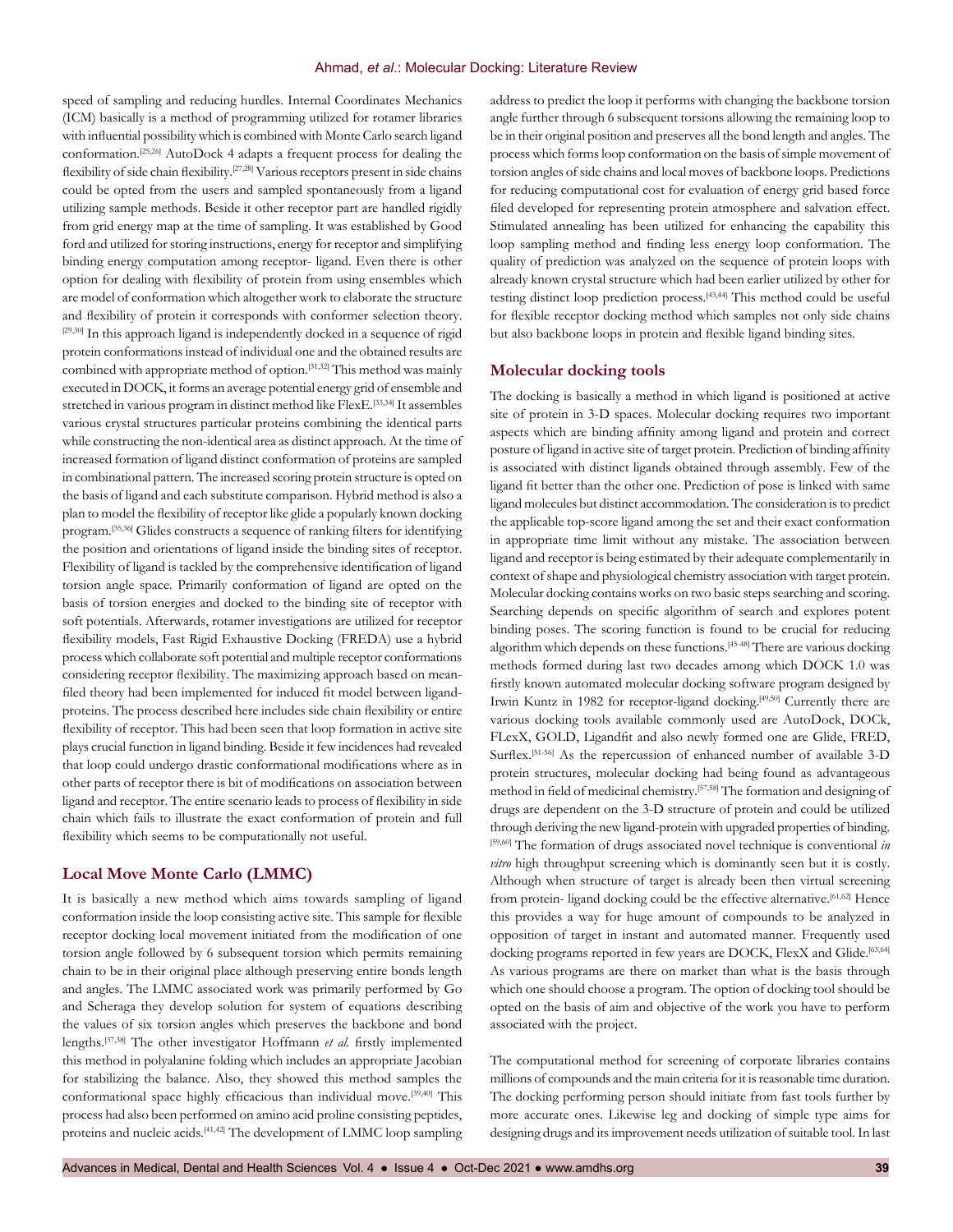#### Ahmad, *et al*.: Molecular Docking: Literature Review

several decades various tools of protein ligand docking had been formed and results in multiple comparative program among them were made.[65,66] The comparative analysis of protein-ligand docking program is not that simple because each program had their own cost and benefits regarding to precision of docking, ranking and of time taken by the computational programs.[67,68] This is not found to be easy for establishing any form of conclusion as these programs are based on distinct docking approaches and utilization of different scoring function. As the users not have the control of access for entire docking codes and also it not all time utilizes test of adequate variation which ultimately results too few programs which will give the superior result than other one. Therefore, few advantages and disadvantages are revealed by current docking tools formed in last few years. Altogether, two approaches could be considered for comparative studied. The comparison could be performed in terms of accuracy, computation technique of screening for small molecules of libraries in oppose of target protein. Docking program could be selected for compounds which are active among the huge set of inactive compounds. Replicability and ranking precession are the secondary character among which could be compared, replicability means the number of times every program identifies the conformation of binding as its top-rank choice. Whereas docking precision is the point of concern, GOLD and Glide are mostly differentiated appropriately from other programs and also responsible for target protein type and properties of ligand.[69,70] The properties of ligand like molecular weight, rotatable bonds and polar atoms are studies frequently in the respect of docking performance. As commonly known fact is that accuracy of docking remarkably diminished for ligands with huge rotatable bonds number GOLD and CDOCKER are least liable in these aspects are the referred programs. The comparison associated with enrichment factor Glide and Surflex found to be more effective programs. Individual docking needs a time limit of few seconds to minute. In subject of docking performance user could opt a very instant tool in sequence to perform a virtual high or ultra-high throughput screening like Lig and Fit, FlexX are least considered for docking of huge assemble of ligand without any undesired huge matters from the air or water.

# **Applications of molecular docking**

Though, this docking had been involved in exhibiting the viability through any biochemical process as executed before for any known experimental part of investigation. As there are few fields where molecular docking had been transformed to the findings. Mainly association between protein and micromolecules could predict the activation or drug binding properties of nucleic acid.[71] As this aspect forms the establishment between drug molecular structure and cytotoxicity. As this point consideration shows medicinal chemist are continually giving efforts for describing the process for drugs at molecular level in anticancer therapy through investigators the interaction mode among nucleic acid and drugs in the presence of copper.[72] Medicinal chemist performing *in silco* analyzed the main finding for predicting that the drug is interacting with DNA/ protein. Beside it, if docking program predicts the association between drug and macromolecules then it their experimental findings were available for finding out the method of complex. It will lead to formation of new anticancer drug. Therefore, this elucidation can be instrumental for finding the changes in drug which would lead to sequence or structural association with its target.<sup>[73]</sup>

# **Docking and G-protein-coupled receptors (GPCRs)**

Docking of micro molecules to GPCR, the hurdle arise in the task depending upon the subfamily the target is associated with. The GPCRs play crucial role in various disease and shows major target class for drug discovery.[74,75] Structural analysis and determination for all the aminergic subfamilies have enabled the structure based ligand design for these receptors. The orthosteic binding site of receptor in these GPCR is associated through conserved sequence Aspragine 3.32 residue of third transmembrane helix inside bundle of transmembrane. This residue arbitrates a crucial salt bridge with the positively charged nitrogen atom of ligand. The hydrophobic fragment of ligand is located between transmembrane 3 and 6. In comparison of other class consisting receptor contains larger and more open or binding pockets which are lipophillic and could give more independence to ligand and form the appropriate prediction. As if there is not proper knowledge about binding sites so there should be comparison done in target protein with protein consisting identical function or with protein co-crystallized from other ligand. However, many of the cavity detection associated programs and online server are been shown by investigators, in inclusion of POCKET, SurNet, PASS, fpocket, eFindSite, and Cavitator.[76-79]

Molecular docking is instantly utilized for computer aided drug designing CADD which is basically a technique used for instant assessment of chemical libraries for guiding and enhancing the initial stage of development of new active compounds. This could be put in distinct stages of drug designing mechanism for predicting the binding of already known ligand and identifying the new and powerful ligand as a predictive tool. The molecular docking gives valuable data associated with site of binding pocket. Though, the success rate of docking could be enhanced through utilization of structural data obtained through technique Nuclear magnetic resonance (NMR) or X-ray crystallography providing the perception for favorable conformation of ligand.[80,81] Additionally distinct data like mutagenesis studies for providing the assumption of ligand-receptor complex. The increase count of X-ray structure associated with GPCR complex with distinct ligands like agonists fully, partially and this enhance the elucidation of intermolecular packing of these proteins. Though, distinct stimulatory condition of receptor induce different conformation for ligand binding site and contributes to complexity of exact prediction of probable ligand association with GPCRs. Evaluating the improvement of GPCR structure prediction and docking of ligand, large scale of GPCR modeling and docking analysis were organized.[82,83] As main aim of the analysis was ligand binding pose and their contacts with adjacent selected intended target. This analysis was performed firstly on adenosine receptor and ZM241385 ligand and various other model were also made in its competition which shows a large dispersal in prediction of exact ligand binding state for ligand and number of correct contacts. Therefore, least model was found to be appropriate for ligand and number of correct contacts. The more appropriate model was built by β2 adrenergic receptor structure which has sequence similar to A24 receptor of transmembrane domain. The most conquering prediction protocols were analyzed by utilization of micro molecule docking programs like GOLD, AutoDock, Glide and ICM.[84,85] The GPCR associated docking assessment consist 3 distinct classes of receptor which were analyzed mainly, dopamine D3 receptor in complex with eticlopride, chemokine receptor CXCR4 associate to isithiourea IT1t and CXCR4 bound with CVX15 peptide. The primary aim of these assessments of GPCR was to predict correct conformational position and atomic contacts among ligand and its binding pockets. The greater degree of accuracy was achieved in D3/ eticlopride it predicts the best conformational position of ligand and atomic contacts. GPCR docking also shown four targets in inclusion of two human receptor 5-hydroxy-tryptamine(5HT1B and 2B)against ergotamine and also smoothened homolog receptor in complex with LY\_2940680 and SANT-1 were opted for evaluating the advancement in modeling and ligand docking in association of GPCR. There are various models submitted have predicted for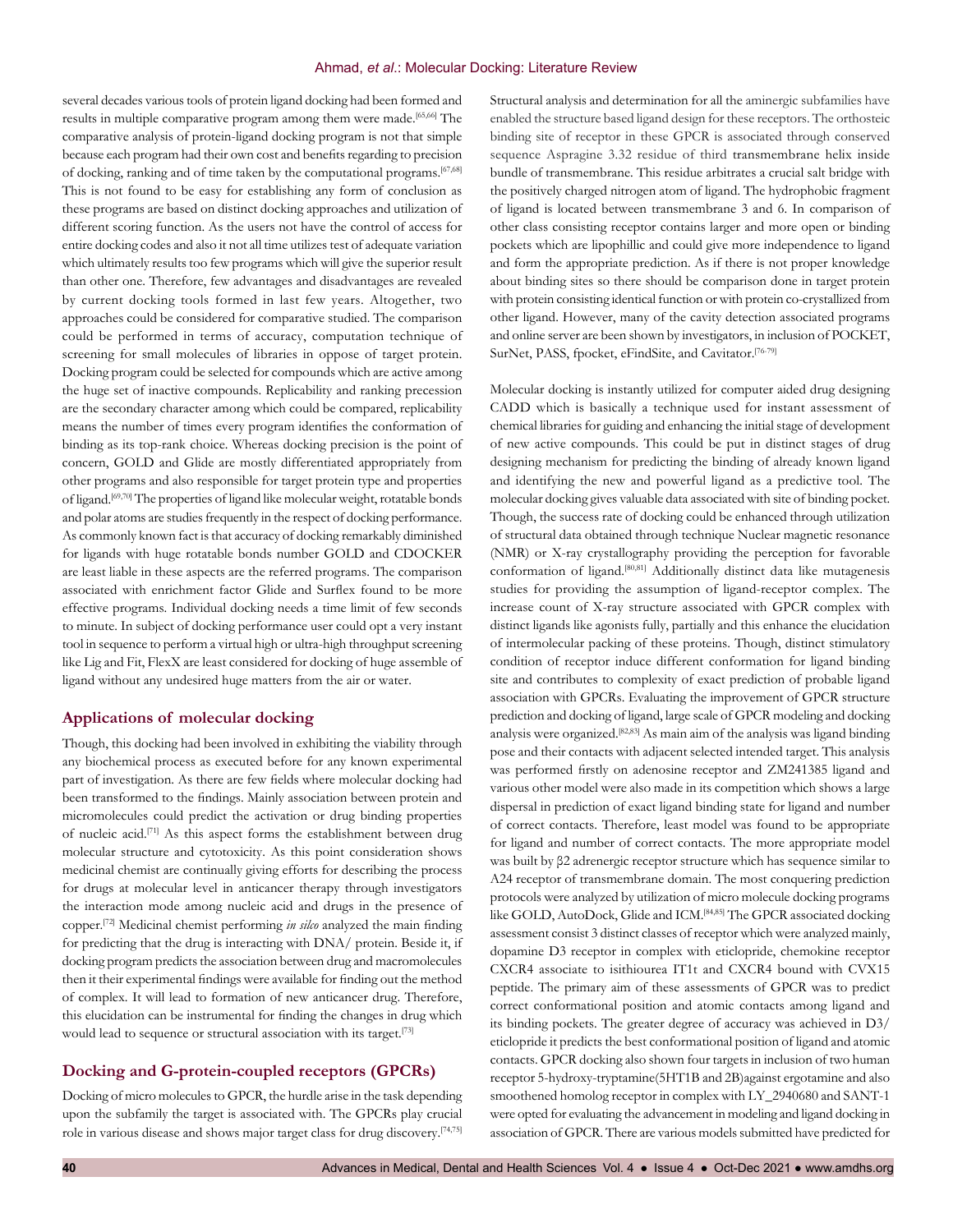activation state of 5HT1B but could not reveal the 5HT2B influential state. Therefore, main aim of analysis for these receptor targets were prediction for binding position of ligand and its contact with nearby residues.

## **Drug designing**

As for any enzymatic reaction, ligand binding is the main step and therefore, for their inhibition. Thus, an elaborated elucidation of interaction among micro molecules and proteins could vary from the essence of rational drug designing plan. This approach was considered on wider scale for designing molecules and addressing a larger range of major pathologies like cancer or cardiovascular disease. Another example in this context includes successfully utilization of docking for designing and leads to a new compounds a novel anti-infectious component against pathogen respectively and are the prominent cause of death in evolving countries. As these parasites which depend on the cascade for producing its isoprenoid compounds crucial for their survival. The next step of the pathway involves deduction of 1-deoxy-D-xylulose-5 phosphate catalyzed though 1-deoxy-d-xylulose-5 phosphate reductoisomerase. Additionally, mammals and animals does not depend on the methylerythritol 4-phosphate (MEP) pathway forming 1-deoxy-dxylulose-5- phosphate reductoisomerase (DXR) an attractive component of target for searching the new family of drugs. As various inhibitors of DXR had been known and evaluated recently.[86,87] Therefore, motive of this subsection for presenting the utilization of structural data in sequence of improving the capability of new family of drugs. There was not any crystallographic structures data for DirectX Raytracing (DXR) of *Palsmodium falciparam* or Mycobacterium tuberculosis though molecular modeling based on structure of DXR. Though *E. coli* had provided helped various researchers for further describing the structure and function of enzyme and also gave the structure based design of inhibitor. Subsequently, DXR model of pathogen were formed and utilized for forming systematic screening process in sequence of recognizing the potent lead compound and afterwards these models were approved by X-ray crystallographic analysis.[88,89] Subsequently, on the account of quantitative structure activity relationship and crystallographic analysis of various new pyridine-consisting fosmidomycin derivatives were formed and synthesized and they emerged as a powerful inhibitor of DXR. Therefore, these molecules were found to be more active in comparison to fosmidomycin.[90] Currently, structure associated guide pattern and virtual screening were successfully implemented in sequence for identifying and evaluating new molecules with powerful inhibitor effect on Plasmodium falcipuram. These results summarized that significant exploration had been done in past and aim of achieving anti-malarial drugs which seems to be reachable.

# **Molecular docking in COVID-19**

As if now, not any exact cure of COVID-19 is found. The ongoing research had lead to development of molecules precursors which could act as potent antiviral drug as oppose to any disease. As various studies were performed for forming natural compounds which could act as powerful antiviral compound for inhibiting the virus SARS-CoV-2 Mpro doing so neutralizing the virulence. As more than 100 powerful antiviral natural compounds were found previously and were observed from the databases. The active site for the enzyme protease found through utilization of MetaPocket 2.0.<sup>[91]</sup> The docking was performed by AutoDock 4 accompanying supporting software which elucidates the interaction between ligand and Mpro. Among the various compound docked few were reported with high bonding energies.[92] The aflavin 3-30 digallate, rutin, hypericin, robustaflavone, solenoid had been shown as powerful inhibitor against protease. Also the

drug atazanavir, saquinavir and darunavir were seen as potent inhibitor against protease and interact very efficiently than any other natural compounds. The investigations also revealed the pharmacokinetics, toxicity and productivity of drugs which are being utilized currently and reused against COVID-19 from utilization of docking. The approved drugs also contains high binding energies and the count of H-bonds established with Mpro were seen to be low in against H-bonds formed with natural compound utilized in study. Naturally found flavonoids, terpenoids, alkaloids, phenolics, tannins, and sapon in compounds are metabolites of plant and they do not have neither kind of property mutagen or carcinogen. As is not any side effects were caused due to natural compounds. Molecular dynamics was conducted 50 times for evaluating the stability and flexibility utilizing desmond package, Schrodinger and the result found that both protein and ligand were stable in entire stimulation. Entirely, phytocompunds are the major part of our diet and have emerged as a powerful antiviral compound in oppose of COVID-19 and anyone could prevent this infection by utilizing it.[93]

The research could conduct in a way for discovering the natural antiviral compounds. Therefore, various studies have given the instant and broad perception had result to visualizing the library of compounds. Though, these studies will aim toward the virulent protein of COIVD-19 from *in-silco* studies in future. Also *in-vitro* and *vivo* clinical trials with finest compound showed the capability of inhibition towards protease. The development in nanotechnology had provided the exploration in drug delivery system utilizing nano-syntheisized metal oxide and polymeric nano particle transporter. The nano materials had increased the various attributes, like electrical, optical, physical, and chemical properties, high surface area, and permeability. Also additionaly studies have aimed towards natural compounds as capping and deducting agents onto metals nanoparticles which will definitely give the fruitful aspect towards the treatment of COVID-19 infection.

## **CONCLUSION**

As molecular docking had provided help in various fields there are also few hurdles which should be rectified mainly in methods of docking in which receptors are flexible backbone flexibility and mobility of various main receptor associated secondary elements involved with binding of ligand and catalyst are the main hurdles. Few methods were found which could deal with side chain flexibility and found to be efficacious and appropriate in many incidences. Regarding worldwide flexibility an ensemble is basically model which deals with describing the flexibility of proteins it had been known as a prominent solution works accordingly with the conformer selection. This provides an effective path to gain and choose relevant structure of protein utilized in docking which concludes that structure which is suitable fit in should be added in ensembles. Apart from this, computational cost is also the other problem in the molecular docking. Scoring function is also one of the components cost that has been enhanced in docking. The molecular docking shows that computational aspects have the capability of screening and strike from a vast database and forms new micro molecules. Though, interaction amongst micro-molecules and receptors are now also relevant on experimental technique. Exact and least computational cost of scoring function could also provide docking application at new stage.

## **CONFLICT OF INTEREST**

The authors declare that there is no conflict of interest.

#### **REFERENCES**

Lamb ML, Jorgensen WL. Computational approaches to molecular recognition. Curr Opin Chem Biol. 1997;1(4):449-57. doi: 10.1016/s1367-5931(97)80038-5, PMID 9667895.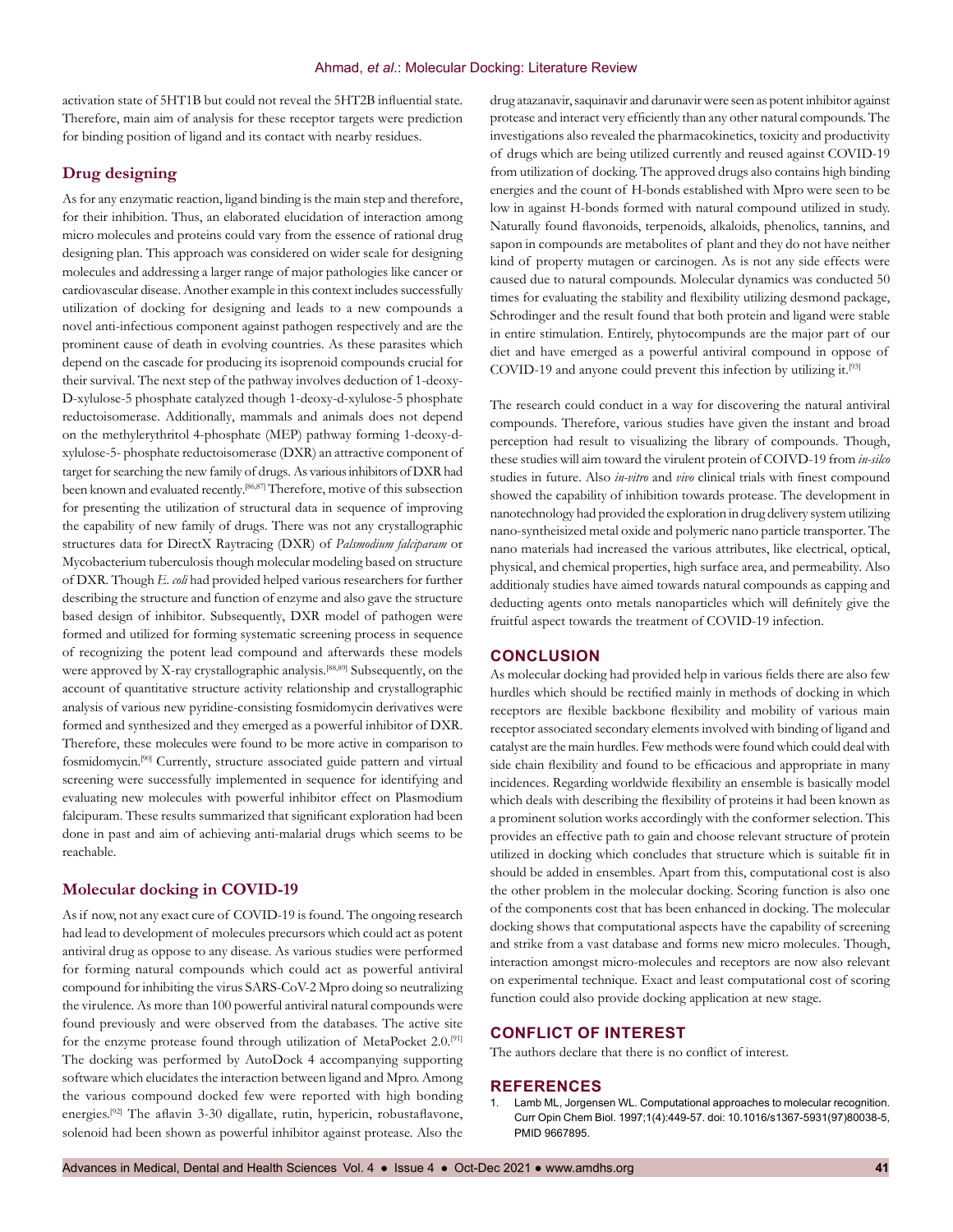- 2. Rohs R, Bloch I, Sklenar H, Shakked Z. Molecular flexibility in ab-initio; 2005.
- 3. Guedes IA, De Magalhães CS, Dardenne LE. Receptor-ligand molecular docking. Biophys Rev. 2014;6(1):75-87. doi: 10.1007/s12551-013-0130-2, PMID 28509958.
- 4. Shoichet BK, McGovern SL, Wei B, Irwin JJ. Lead discovery using molecular docking. Curr Opin Chem Biol. 2002;6(4):439-46. doi: 10.1016/s1367- 5931(02)00339-3, PMID 12133718.
- 5. Gschwend DA, Good AC, Kuntz ID. Molecular docking towards drug discovery. J Mol Recognit. 1996;9(2):175-86. doi: 10.1002/(sici)1099- 1352(199603)9:2<175::aid-jmr260>3.0.co;2-d, PMID 8877811.
- Ferreira LG, Dos Santos RN, Oliva G, Andricopulo AD. Molecular docking and structure-based drug design strategies. Molecules. 2015;20(7):13384-421. doi: 10.3390/molecules200713384, PMID 26205061.
- 7. Agarwal S, Chadha D, Mehrotra R. Molecular modeling and spectroscopic; 2015.
- 8. Shoichet BK, Stroud RM, Santi DV, Kuntz ID, Perry KM. Structure-based discovery of inhibitors of thymidylate synthase. Science. 1993;259(5100):1445-50. doi: 10.1126/science.8451640, PMID 8451640.
- 9. Miller MD, Kearsley SK, Underwood DJ, Sheridan RP. FLOG: A system to select "quasi-flexible" ligands complementary to a receptor of known three-dimensional structure. J Comput Aid Mol Des. 1994;8(2):153-74. doi: 10.1007/BF00119865, PMID 8064332.
- 10. Gabb HA, Jackson RM, Sternberg MJ. Modelling protein docking using shape complementarity, electrostatics and biochemical information. J Mol Biol. 1997;272(1):106-20. doi: 10.1006/jmbi.1997.1203, PMID 9299341.
- 11. Bron C, Kerbosch J. Algorithm 457: Finding all cliques of an undirected graph. Commun ACM. 1973;16(9):575-7. doi: 10.1145/362342.362367. Algorithm 457.
- 12. Kuntz ID, Blaney JM, Oatley SJ, Langridge R, Ferrin TE. A geometric approach to.
- 13. Meng EC, Shoichet BK, Kuntz ID. Automated docking with grid-based energy evaluation. J Comput Chem. 1992;13(4):505-24. doi: 10.1002/ jcc.540130412.
- 14. Ewing TJ, Makino S, Skillman AG, Kuntz ID. DOCK 4.0: Search strategies for automated molecular docking of flexible molecule databases. J Comput Aid Mol Des. 2001;15(5):411-28. doi: 10.1023/a:1011115820450, PMID 11394736.
- 15. Koshland DE Jr. Correlation of structure and function in enzyme action. Science. 1963;142(3599):1533-41. doi: 10.1126/science.142.3599.1533, PMID 14075684.
- 16. Hammes GG. Multiple conformational changes in enzyme catalysis. Biochemistry. 2002;41(26):8221-8. doi: 10.1021/bi0260839, PMID 12081470.
- 17. Rarey M, Kramer B, Lengauer T, Klebe G. A fast flexible docking method using an incremental construction algorithm. J Mol Biol. 1996;261(3):470-89. doi: 10.1006/jmbi.1996.0477, PMID 8780787.
- 18. Morris GM, Goodsell DS, Halliday RS, Huey R, Hart WE, Belew RK, *et al*. Automated docking using a Lamarckian genetic algorithm and an empirical binding free energy function. J Comput Chem. 1998;19(14):1639-62. doi: 10.1002/(SICI)1096-987X(19981115)19:14<1639::AID-JCC10>3.0.CO;2-B.
- 19. Böhm HJ. The development of a simple empirical scoring function to estimate the binding constant for a protein-ligand complex of known three-dimensional structure. J Comput Aided Mol Des. 1994;8(3):243-56. doi: 10.1007/BF00126743, PMID 7964925.
- 20. Trott O, Olson AJ. AutoDock Vina: Improving the speed and accuracy of docking with a newscoring function, efficient optimization, and multithreading. J Comput Chem. 2010;31(2):455-61. doi: 10.1002/jcc.21334, PMID 19499576.
- 21. Teague SJ. Implications of protein flexibility for drug discovery. Nat Rev Drug Discov. 2003;2(7):527-41. doi: 10.1038/nrd1129, PMID 12838268.
- 22. Jiang F, Kim SH. 'Soft docking': Matching of molecular surface cubes. J Mol Biol. 1991;219(1):79-102. doi: 10.1016/0022-2836(91)90859-5, PMID 2023263.
- 23. Danziger, D. J. and Dean, P. M. (1989). Automated site-directed drug design: a general algorithm for knowledge acquisition about hydrogen-bonding regions at protein surfaces. Proc. R. SOC. Lond. 8.236: 101-1 13.
- 24. Totrov M, Abagyan R. Protein-ligand docking as an energy optimization problem. In: Raffa RB, editor. Drug-receptor thermodynamics: Introduction and experimental applications. New York: John Wiley and Sons; 2001. p. 603-24.
- 25. Abagyan R, Totrov M. Biased probability Monte Carlo conformational searches and electrostatic calculations for peptides and proteins. J Mol Biol. 1994;235(3):983-1002. doi: 10.1006/jmbi.1994.1052, PMID 8289329.
- 26. Leach AR. Ligand docking to proteins with discrete side-chain flexibility. J Mol Biol. 1994;235(1):345-56. doi: 10.1016/s0022-2836(05)80038-5, PMID 8289255.
- 27. Morris GM, Huey R, Lindstrom W, Sanner MF, Belew RK, Goodsell DS, *et al*. AutoDock4 and AutoDockTools4: Automated docking with selective receptor flexibility. J Comput Chem. 2009;30(16):2785-91. doi: 10.1002/jcc.21256, PMID 19399780.
- 28. Desmet J, De Maeyer M, Hazes B, Lasters I. The dead-end elimination theorem and its use in protein side-chain positioning. Nature. 1992;356(6369):539-42. doi: 10.1038/356539a0, PMID 21488406.
- 29. Knegtel RM, Kuntz ID, Oshiro CM. Molecular docking to ensembles of protein structures. J Mol Biol. 1997;266(2):424-40. doi: 10.1006/jmbi.1996.0776, PMID 9047373.
- 30. Carlson HA, Masukawa KM, Rubins K, Bushman FD, Jorgensen WL, Lins RD, *et al*. Developing a dynamic pharmacophore model for HIV-1 integrase. J Med Chem. 2000;43(11):2100-14. doi: 10.1021/jm990322h, PMID 10841789.
- 31. Cavasotto CN, Abagyan RA. Protein flexibility in ligand docking and virtual screening to protein kinases. J Mol Biol. 2004;337(1):209-25. doi: 10.1016/j. jmb.2004.01.003, PMID 15001363.
- 32. Derreumaux P, Schlick T. The loop opening/closing motion of the enzyme triosephosphate isomerase. Biophys J. 1998;74(1):72-81. doi: 10.1016/S0006- 3495(98)77768-9, PMID 9449311.
- 33. Claussen H, Buning C, Rarey M, Lengauer T. FlexE: Efficient molecular docking considering protein structure variations. J Mol Biol. 2001;308(2):377-95. doi: 10.1006/jmbi.2001.4551, PMID 11327774.
- 34. Zeng L, Zhou MM. Bromodomain: An acetyl-lysine binding domain. FEBS Lett. 2002;513(1):124-8. doi: 10.1016/s0014-5793(01)03309-9, PMID 11911891.
- 35. Friesner RA, Banks JL, Murphy RB, Halgren TA, Klicic JJ, Mainz DT, *et al*. Glide: A new approach for rapid, accurate docking and scoring. 1. Method and assessment of docking accuracy. J Med Chem. 2004;47(7):1739-49. doi: 10.1021/jm0306430, PMID 15027865.
- 36. Venkitakrishnan RP, Zaborowski E, McElheny D, Benkovic SJ, Dyson HJ, Wright PE.
- 37. Sherman W, Day T, Jacobson MP, Friesner RA, Farid R. Novel procedure for modeling ligand/receptor induced fit effects. J Med Chem. 2006;49(2):534-53. doi: 10.1021/jm050540c, PMID 16420040.
- 38. Go¯ N, Scheraga HA. Ring closure and local conformational deformations of chain molecules. Macromolecules. 1970;3(2):178-87. doi: 10.1021/ ma60014a012.
- 39. Dodd LR, Boone TD, Theodorou DN. A concerted rotation algorithm for atomistic Monte Carlo simulation of polymer melts and glasses. Mol Phys. 1993;78(4):961-96. doi: 10.1080/00268979300100641.
- 40. Hoffmann D, Knapp E. Polypeptide folding with off-lattice Monte Carlo dynamics: The method. Eur Biophys J. 1996;24(6):387-403. doi: 10.1007/BF00576711.
- 41. Wu MG, Deem MW. Analytical rebridging Monte Carlo: Application to cis/ trans isomerization in proline-containing, cyclic peptides. J Chem Phys. 1999;111(14):6625-32. doi: 10.1063/1.479952.
- 42. Mezei M. Efficient Monte Carlo sampling for long molecular chains using local moves, tested on a solvated lipid bilayer. J Chem Phys. 2003;118(8):3874-9. doi: 10.1063/1.1539839.
- 43. Dinner AR. Local deformations of polymers with nonplanar rigid mainchain internal coordinates. J Comput Chem. 2000;21(13):1132-44. doi: 10.1002/1096-987X(200010)21:13<1132::AID-JCC2>3.0.CO;2-5.
- 44. Cui M, Mezei M, Osman R. Prediction of protein loop structures using a local move Monte Carlo approach and a grid-based force field. Protein Eng Des Sel. 2008;21(12):729-35. doi: 10.1093/protein/gzn056, PMID 18957407.
- 45. Schulz-Gasch T, Stahl M. Scoring functions for protein-ligand interactions: A critical perspective. Drug Discov Today Technol. 2004;1(3):231-9. doi: 10.1016/j. ddtec.2004.08.004, PMID 24981490.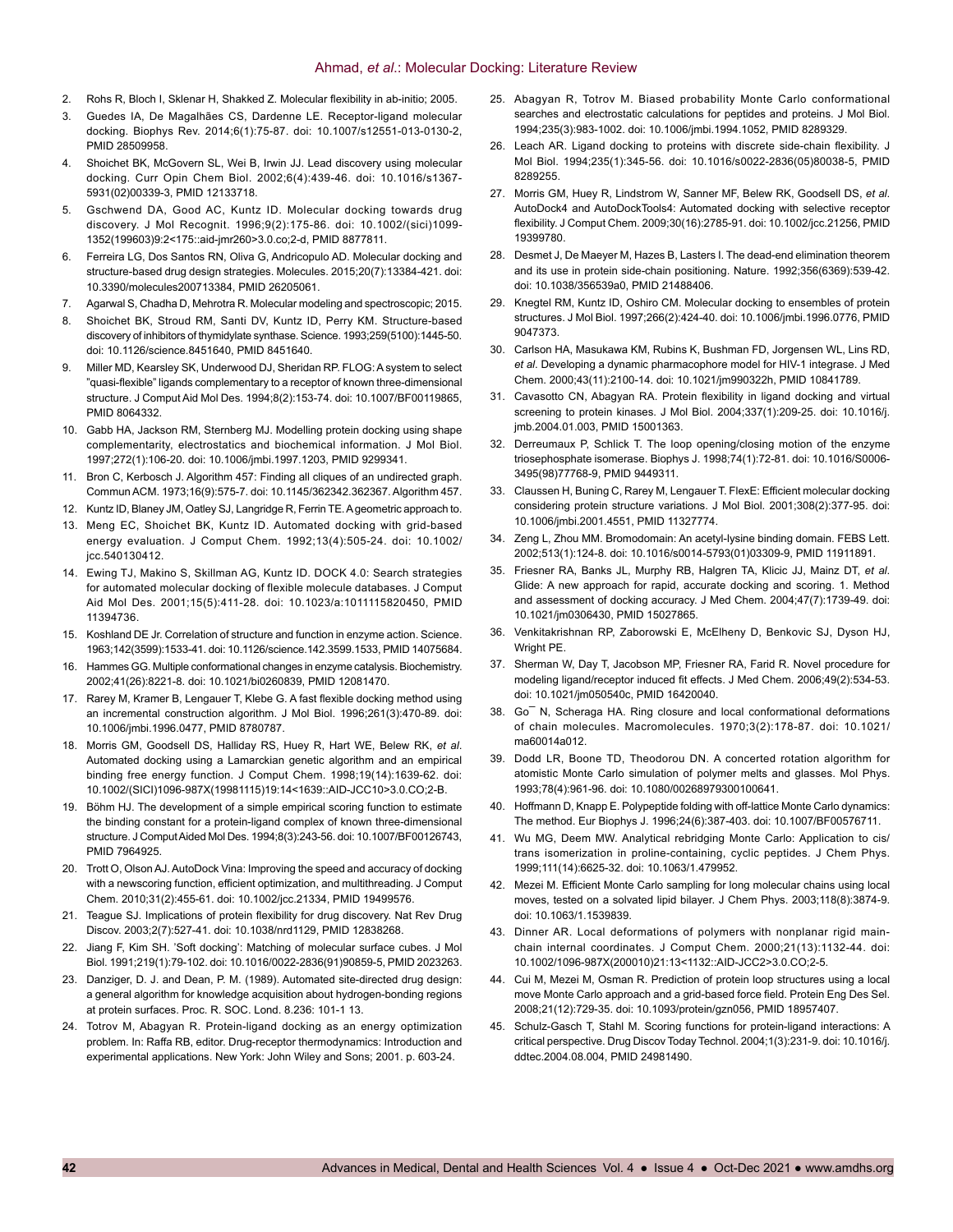- 46. Ferrara P, Gohlke H, Price DJ, Klebe G, Brooks CL III. Assessing scoring functions for protein-ligand interactions. J Med Chem. 2004;47(12):3032-47. doi: 10.1021/jm030489h, PMID 15163185.
- 47. Wang R, Lu Y, Wang S. Comparative evaluation of 11 scoring functions for molecular docking. J Med Chem. 2003;46(12):2287-303. doi: 10.1021/ jm0203783, PMID 12773034.
- 48. Wang R, Lu Y, Fang X, Wang S. An extensive test of 14 scoring functions using the PDBbind refined set of 800 protein-ligand complexes. J Chem Inf Comput Sci. 2004;44(6):2114-25. doi: 10.1021/ci049733j, PMID 15554682.
- 49. Kuntz ID, Blaney JM, Oatley SJ, Langridge R, Ferrin TE. A geometric approach to macromolecule-ligand interactions. J Mol Biol. 1982;161(2):269-88. doi: 10.1016/0022-2836(82)90153-x, PMID 7154081.
- 50. Mohan V, Gibbs AC, Cummings MD, Jaeger EP, DesJarlais RL. Docking: Successes and challenges. Curr Pharm Des. 2005;11(3):323-33. doi: 10.2174/1381612053382106, PMID 15723628.
- 51. Rarey M, Kramer B, Lengauer T. Multiple automatic base selection: Proteinligand docking based on incremental construction without manual intervention. J Comput Aided Mol Des. 1997;11(4):369-84. doi: 10.1023/a:1007913026166, PMID 9334903.
- 52. Jones G, Willett P, Glen RC, Leach AR, Taylor R. Development and validation of a genetic algorithm for flexible docking. J Mol Biol. 1997;267(3):727-48. doi: 10.1006/jmbi.1996.0897, PMID 9126849.
- 53. Venkatachalam CM, Jiang X, Oldfield T, Waldman M. LigandFit: A novel method for the shape-directed rapid docking of ligands to protein active sites. J Mol Graph Model. 2003;21(4):289-307. doi: 10.1016/s1093-3263(02)00164-x, PMID 12479928.
- 54. Kitchen DB, Decornez H, Furr JR, Bajorath J. Docking and scoring in virtual screening for drug discovery: methods and applications. Nat Rev Drug Discov. 2004 Nov;3(11):935-49. doi: 10.1038/nrd1549.
- 55. Schulz-Gasch T, Stahl M. Binding Site characteristics in structure-based virtual screening: Evaluation of current docking tools. J Mol Model. 2003;9(1):47-57. doi: 10.1007/s00894-002-0112-y, PMID 12638011.
- 56. Jain AN. Surflex: Fully automatic flexible molecular docking using a molecular similarity-based search engine. J Med Chem. 2003;46(4):499-511. doi: 10.1021/ jm020406h, PMID 12570372.
- 57. Wiley VCH. Gmbh & Co. KGaA, Weinheim. [Chemoinformatics in drug discovery]. In: Opera TI, editor, Methods and principles in medicinal chemistry. Vol. 23; 2005. p. 493.
- 58. Fradera X, Mestres J. Guided docking approaches to structure-based design and screening. Curr Top Med Chem. 2004;4(7):687-700. doi: 10.2174/1568026043451104, PMID 15032682.
- 59. Anderson AC, Wright DL. The Design and Docking of Virtual Compound Libraries to Structures of Drug Targets. Curr Comput Aid Drug Des. 2005;1(1):103-27. doi: 10.2174/1573409052952279.
- 60. Schneidman-Duhovny D, Nussinov R, Wolfson HJ. Predicting Molecular Interactions *in silico*: II. Protein–protein and protein-drug docking. Curr Med Chem. 2004;11(1):91-107. doi: 10.2174/0929867043456223, PMID 14754428.
- 61. Verdonk ML, Berdini V, Hartshorn MJ, Mooij WT, Murray CW, Taylor RD, *et al*. Virtual screening using protein-ligand docking: Avoiding artificial enrichment. J Chem Inf Comput Sci. 2004;44(3):793-806. doi: 10.1021/ci034289q, PMID 15154744.
- 62. Wyss PC, Gerber P, Hartman PG, Hubschwerlen C, Locher H, Marty H-P, M. Fattorusso R, Jung D, Crowell KJ, Forino M, Pellecchia M. Discovery of a novel class of reversible non-peptide Caspase inhibitors via a structure-based approach. J Med Chem. 2005;48(5):1649-56. doi: 10.1021/jm0493212, PMID 15743206.
- 63. Dayam R, Sanchez T, Clement O, Shoemaker R, Sei S, Neamati N. Betadiketo acid pharmacophore hypothesis. 1. Discovery of a novel class of HIV-1 integrase inhibitors. J Med Chem. 2005;48(1):111-20. doi: 10.1021/jm0496077, PMID 15634005.
- 64. Kontoyianni M, McClellan LM, Sokol GS. Evaluation of docking performance:

Comparative data on docking algorithms. J Med Chem. 2004;47(3):558-65. doi: 10.1021/jm0302997, PMID 14736237.

- 65. Cherkasov A, Shi Z, Fallahi M, Hammond GL. Successful *in silico* discovery of.
- 66. Cole JC, Murray CW, Nissink JWM, Taylor RD, Taylor R. Comparing proteinligand docking programs is difficult. Proteins. 2005;60(3):325-32. doi: 10.1002/ prot.20497, PMID 15937897.
- 67. Brenk R, Naerum L, Grädler U, Gerber HD, Garcia GA, Reuter K, *et al*. Virtual screening for submicromolar leads of tRNA-guanine transglycosylase based on a new unexpected binding mode detected by crystal structure analysis. J Med Chem. 2003;46(7):1133-43. doi: 10.1021/jm0209937, PMID 12646024.
- 68. Perola E, Walters WP, Charifson PS. A detailed comparison of current docking and scoring methods on systems of pharmaceutical relevance. Proteins. 2004;56(2):235-49. doi: 10.1002/prot.20088, PMID 15211508.
- 69. Erickson JA, Jalaie M, Robertson DH, Lewis RA, Vieth M. Lessons in.
- 70. Agarwal S, Jangir DK, Mehrotra R, Lohani N, Rajeswari MR. A structural insight into major groove directed binding of nitrosourea derivative nimustine with DNA: A spectroscopic study. PLOS ONE. 2014;9(8):e104115. doi: 10.1371/journal. pone.0104115. PMID 25101667.
- 71. Mehrotra R, Jangir DK, Agarwal S, Ray B, Singh P, Srivastava AK. Interaction studies of anticancer drug lomustine with calf thymus DNA using surface enhanced Raman spectroscopy. MAPAN. 2013;28(4):273-7. doi: 10.1007/ s12647-013-0086-5.
- 72. Holt PA, Chaires JB, Trent JO. Molecular docking of intercalators and groovebinders to nucleic acids using Autodock and Surflex. J Chem Inf Model. 2008;48(8):1602-15. doi: 10.1021/ci800063v, PMID 18642866.
- 73. Michino M, Beuming T, Donthamsetti P, Newman AH, Javitch JA, Shi L. What can crystal structures of aminergic receptors tell us about designing subtype-selective ligands? Pharmacol Rev. 2015;67(1):198-213. doi: 10.1124/pr.114.009944, PMID 25527701.
- 74. Kufareva I, Rueda M, Katritch V, Stevens RC, Abagyan R, GPCR Dock 2010 participants. Status of GPCR modeling and docking as reflected by communitywide GPCR Dock 2010 assessment. Structure. 2011;19(8):1108-26. doi: 10.1016/j.str.2011.05.012, PMID 21827947.
- 75. Levitt DG, Banaszak LJ. POCKET: A computer graphics method for identifying and displaying protein cavities and their surrounding amino acids. J Mol Graph. 1992;10(4):229-34. doi: 10.1016/0263-7855(92)80074-n, PMID 1476996.
- 76. Laskowski RA. SURFNET: A program for visualizing molecular surfaces, cavities, and intermolecular interactions. J Mol Graph. 1995;13(5):323-30, 307. doi: 10.1016/0263-7855(95)00073-9, PMID 8603061.
- 77. Brady GP, Stouten PF. Fast prediction and visualization of protein binding pockets with pass. J Comput Aided Mol Des. 2000;14(4):383-401. doi: 10.1023/a:1008124202956, PMID 10815774.
- 78. Le Guilloux V, Schmidtke P, Tuffery P. Fpocket: An open source platform for ligand pocket detection. BMC Bioinform. 2009;10:168. doi: 10.1186/1471-2105- 10-168, PMID 19486540.
- 79. Sturlese M, Bellanda M, Moro S. NMR-assisted molecular docking methodologies. Mol Inform. 2015;34(8):513-25. doi: 10.1002/minf.201500012, PMID 27490497.
- 80. Morris GM, Huey R, Lindstrom W, Sanner MF, Belew RK, Goodsell DS, *et al*. AutoDock4 and AutoDockTools4: Automated docking with selective receptor flexibility. J Comput Chem. 2009;30(16):2785-91. doi: 10.1002/jcc.21256, PMID 19399780.
- 81. Chaput L, Mouawad L. Efficient conformational sampling and weak scoring in docking programs? Strategy of the wisdom of crowds. J Cheminform. 2017 Jun 12;9(1):37. doi: 10.1186/s13321-017-0227-x.
- 82. Gathiaka S, Liu S, Chiu M, Yang H, Stuckey JA, Kang YN, *et al*. D3R grand challenge 2015: evaluation of protein-ligand pose and affinity predictions. J Comput Aided Mol Des. 2016;30(9):651-68. doi: 10.1007/s10822-016-9946-8, PMID 27696240.
- 83. Verdonk ML, Cole JC, Hartshorn MJ, Murray CW, Taylor RD. Improved proteinligand docking using gold. Proteins. 2003;52(4):609-23. doi: 10.1002/prot.10465, PMID 12910460.
- 84. Friesner RA, Banks JL, Murphy RB, Halgren TA, Klicic JJ, Mainz DT, *et al*.